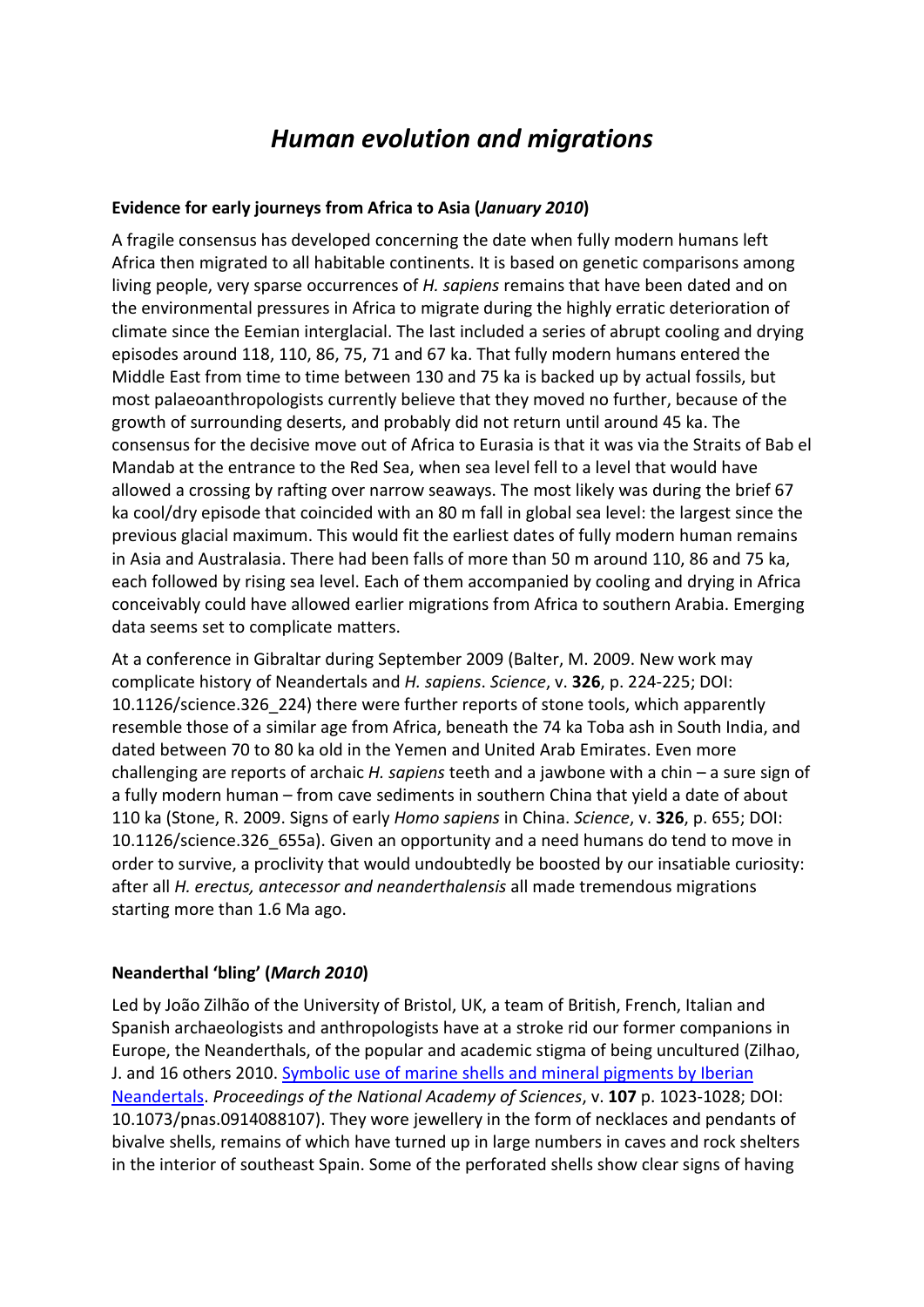been painted, and a few show grooves worn by string. They found even a paint container and painting tools made of small bones from a horse's foot. The container and tools retain distinct traces of pigment made from the common iron colorants goethite, jarosite and hematite. One large, perforated scallop shell shows that its white interior was painted to match its reddish exterior.

It has often been commented that Neanderthal adornments (a few possible finds precede this work) and intricate tools were simply copied from those of fully modern humans. The deposits containing this ornamentation are around 50 thousand years old: preceding modern human occupation of the Iberian Peninsula by at least 10 ka. Evidence for artistic work by early *H. sapiens* comes from South Africa as far back as 165 ka (see [Technology,](https://earthlog1.files.wordpress.com/2019/04/human-evolution-and-migrations-2009.pdf)  [culture and migration in the Middle Palaeolithic of southern Africa](https://earthlog1.files.wordpress.com/2019/04/human-evolution-and-migrations-2009.pdf) January 2009, and *When and where 'culture' began* November 2007). Iron-based pigments are still widely used for body painting in many societies, but obviously that use will not feature directly in archaeological finds. Association of lumps of potential pigments with hominin tools go back even further in Africa, beyond the presence of fully modern humans, but to ascribe pieces of say hematite to cultural practice needs evidence for scraping or grinding. There seems no reason why Neanderthals and modern humans maintained an ancient cultural tradition.

## **Archaeology and the Toba eruption (***May 2010***)**

Depending on when fully modern humans left Africa – and that itself depends on evidence that is at odds with any definite resolution – the forebears of the eventual colonisers of the rest of the world may, or may not, have had to survive the effects of the biggest volcanic eruption of the past 2 million years. At around 74 ka the huge, elliptical caldera lake at Toba in Sumatra was formed by a stupendous eruption that threw out 800 km<sup>3</sup> of ash (see Ash [Wednesday](https://earthlog1.files.wordpress.com/2019/04/geohazards-2010.pdf) in Geohazards 2010) to put this in perspective). Toba deposited a 15-centimetre ash layer over the entire Indian subcontinent. Toba has taken on a near iconic status among some palaeoanthropologists as a possible means of reducing the entire human population to a mere few thousand: a genetic 'bottleneck' that could have led to rapid evolution among surviving generations that shaped such things as language and culture. Unsurprisingly major efforts are underway to get hard facts about the relationship of fully modern humans to the Toba event, a lot of the work-in-progress being outlined [here.](https://web.archive.org/web/20121212021704/http:/toba.arch.ox.ac.uk/index.htm)

**See also:** Balter, M. 2010. Of two minds about Toba's impact. *Science*, v. **327**, p. 1187-1188; DOI: 10.1126/science.327.5970.1187-a.

#### **Yes, it seems that they did… (***May 2010***)**

Perhaps now the myth of brutish Neanderthals will finally be laid to rest. Thanks to the Max Planck Institute for Evolutionary Anthropology in Leipzig, Germany, we have a nuclear genome of *H. neanderthalensis*; in fact a composite based on bones of three individuals from a Croatian cave. Carbon-14 dating shows that the bones are between 44 to 38 ka old: about the time of the first arrival of fully modern humans in Europe. Only ten years on from the publication of the first human genome, the team inspired by Svante Paabo (actually the last of 56 authors, but the founder of the lab and its superb facilities) has engineered a scientific triumph that matches the achievement in 2000 led by James D. Watson at the U.S. National Institutes of Health and Craig Ventner of Celera Corporation (Green, R.E. and 55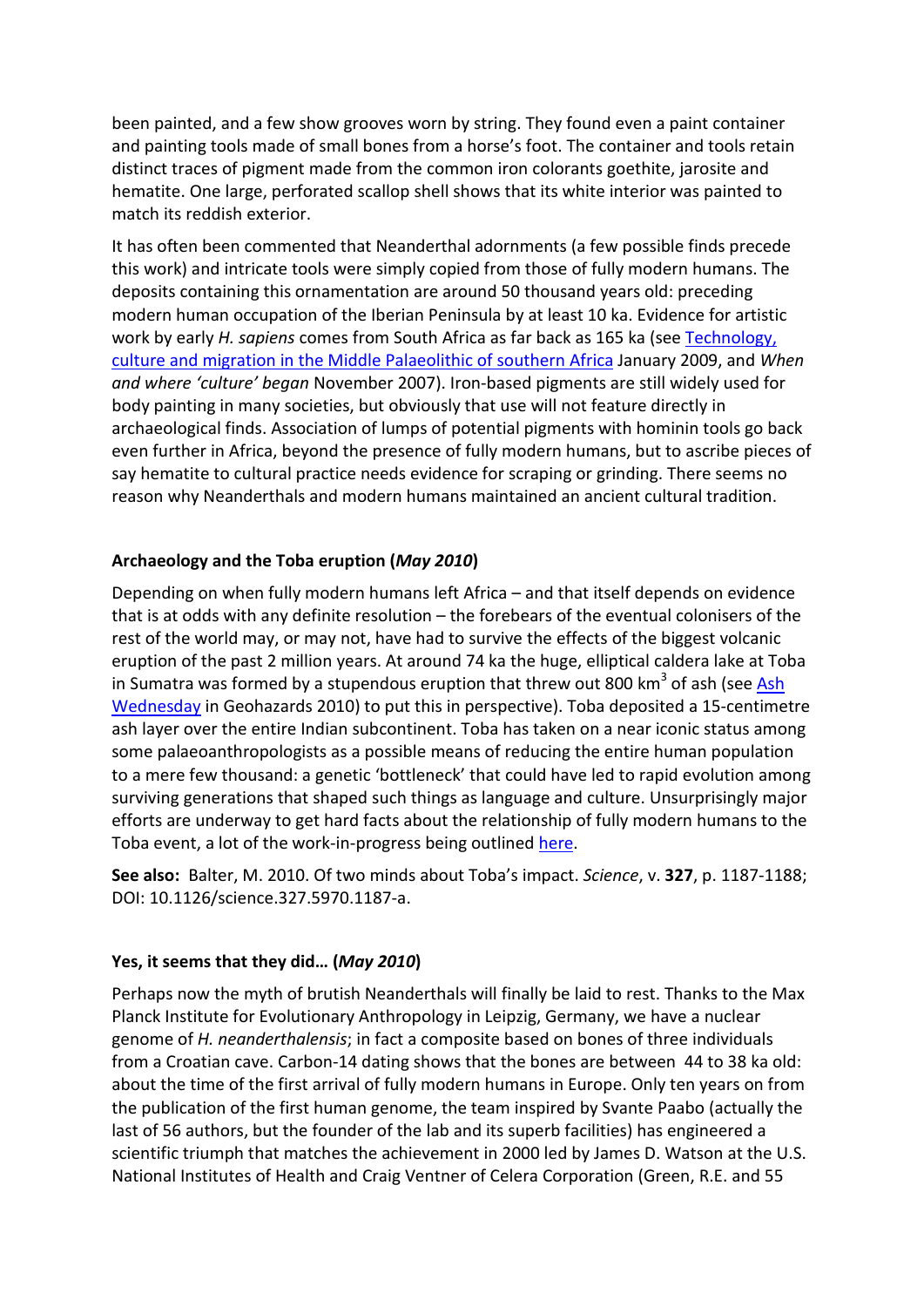others 2010. [A draft sequence of the Neandertal genome.](https://www.ncbi.nlm.nih.gov/pmc/articles/PMC5100745/pdf/nihms-827403.pdf) *Science*, v. **328**, p. 710-722; DOI: 10.1126/science.1188021). Let's be frank, to get to know another member of our genus nearly as well as ourselves, albeit in terms of A, C, T and G – the nucleotide bases of DNA adenine, cytosine, thymine and guanine – puts the rest of science in somewhat distant perspective. It forms the basis for learning what, if anything, sets us apart from earlier humans, what we share with them and potentially how we came to be what we are.

Apart from a geologically brief period since 80 ka when fully modern humans and Neanderthals occupied the Mediterranean fringe of the Middle East, both had probably developed separately since forebears of the Neanderthals left Africa to arrive in Europe about 400 ka ago while ours seem to have stayed in Africa. Earlier genetic results show that both species shared a common ancestor, perhaps *H. heidelburgensis*. From the time when the main wave of African people ventured into Arabia, Asia and Europe, perhaps around 60 to 75 ka, chances are that encounters were inevitable, until the last Neanderthals met a lonely end on the Rock of Gibraltar around 25 ka. Variations in mtDNA data seem to show that the two species have little genetic overlap, but mitochondria hold only a small part of DNA. The 4 billion base pairs of nuclear DNA occur in thousands of segments that have evolved independently, and in us continue to do so: a source for very detailed comparisons indeed. The issue centres on how alike and how different such segments are, when compared with DNA from different modern human genomes. If similarities and contrasts are more or less the same in comparison with all modern human groups, then it is most likely that although Neanderthals and modern humans did meet they did not exchange genetic materials; i.e. they did not mate successfully. The new data show beyond much doubt that Neanderthals were more similar genetically to modern Europeans and Asians than they were to modern Africans. There was successful mating and the progeny entered the fully modern human population of Asia and Europe, to the extent that Asians and Europeans host 1 to 4% of Neanderthal ancestry.

The most famous human in genetics, simply because he arranged sequencing of his own DNA, which is the comparator used by the team, Craig Ventner can be highly confident that he contains segments of Neanderthal DNA. We must await his reaction in a mood of solemn gaiety, and react he most probably will: I did and I feel quite cheerfully proud. Interestingly, Neanderthals are as closely related to individuals from New Guinea and China as they are to a French person. Such uniformity among non-Africans suggests that the gene exchange (*viz*. sexual intercourse) took place shortly after fully modern humans migrated out of Africa. But who did what to whom under which circumstances will remain a mystery, although it appears that the gene flow was from Neanderthal to human and not *vice versa*. With a small colonising group of Africans, there need not have been a great deal of 'sharing' of bodily fluids for introduced genes to 'surf' throughout succeeding generations to reach us. So what is it that we lucky ones share with Neanderthals? This is a topic fraught with possible overtones, though they probably will not suit the outlook of those with a prejudiced racist tendency. The results suggest 15 genomic regions that include those involved in energy metabolism, possibly associated with type 2 diabetes; cranial shape and cognitive abilities, perhaps linked to Down's syndrome, autism and schizophrenia; wound healing; skin, sweat glands, hair follicles and skin pigmentation; and barrel chests. Some may have been beneficial others not, but they have been retained through thousands of fully modern human generations.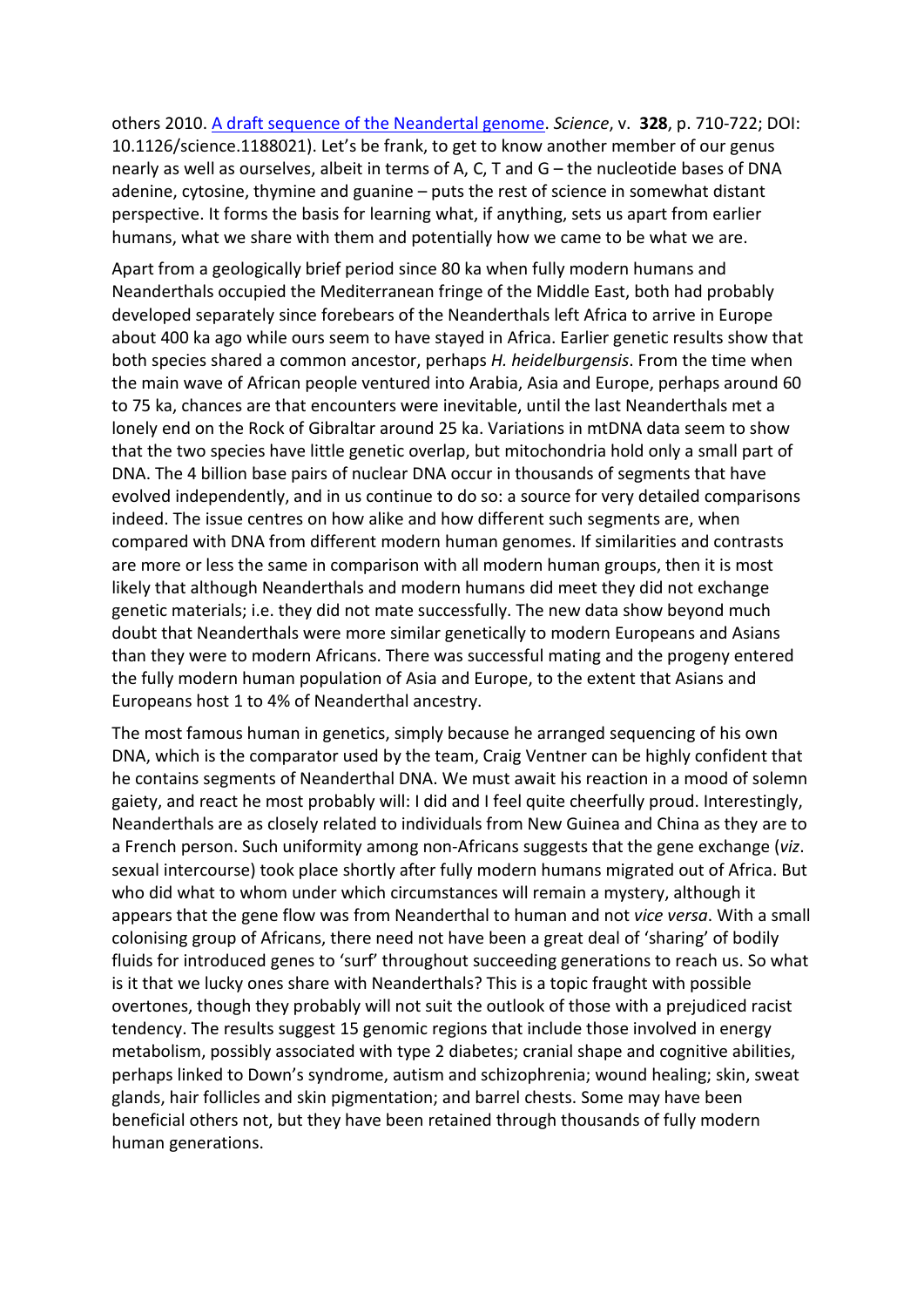Analyses of the genome are at a very early stage, but the sequencing technique and associated checks for contamination with modern DNA are sufficiently advanced that other Neanderthal remains and bones of ancient Europeans and Asians will surely add to the excitement. Just how far back analyses can be pushed remains to be seen, but it is now quite clear that human evolution was a great deal more complicated than the simple Out-of-Africa model that is currently almost universally accepted.

**See also:** Gibbons, A. 2010. [Close encounters of the prehistoric kind.](https://reich.hms.harvard.edu/sites/reich.hms.harvard.edu/files/inline-files/gibbon%20article-1.pdf) *Science*, p. 680-684; DOI: 10.1126/science.328.5979.680.

## **Other rich hominin pickings (***May 2010***)**

March and April 2010 were indeed exciting times for palaeoanthropology, with publication of evidence for two new species of hominin. Cave systems in the Archaean limestones of north-eastern South Africa have yielded so many fossil remains related to human evolution that the area liberally dotted with them has UN World Heritage status. The caves formed beneath a now-eroded plateau, and are so rich because creatures fell into surface sink holes, died and remained little disturbed by scavengers. The latest find has an unusual story behind it (Balter, M. 2010. [Candidate human ancestor from South Africa sparks praise and](https://core.ac.uk/download/pdf/20663789.pdf)  [debate.](https://core.ac.uk/download/pdf/20663789.pdf) *Science*. v. **328**, p. 154-155; DOI: 10.1126/science.328.5975.154). The cave system was first explored by lime-kiln workers around the early 1900s, who brought out blocks which litter the ground around cave mouths. It was in one of these chunks that the 9-year old son of a South African palaeoanthropologist found bone that turned out to be a hominin lower jaw. Sadly, young Matthew Berger had to be excluded from the list of authors of the two important papers that ensued from his find, because of *Science* magazine's rules for authorship (Berger, L.R. *et al*. 2010. [Australopithecus sediba: a new species of Homo-like](http://www.academia.edu/attachments/50918292/download_file?st=MTU0NDIwMzQyMiw4Ni4xNTkuMTQ3LjE2OA%3D%3D&s=swp-splash-paper-cover)  [australopith from South Africa.](http://www.academia.edu/attachments/50918292/download_file?st=MTU0NDIwMzQyMiw4Ni4xNTkuMTQ3LjE2OA%3D%3D&s=swp-splash-paper-cover) *Science*, v. **328**, p.195-204; DOI: 10.1126/science.1184944. Dirks, P.H.G.M. and 11 others 2010[. Geological setting and age of Australopithecus sediba](http://doc.rero.ch/record/210321/files/PAL_E4368.pdf)  [from southern Africa.](http://doc.rero.ch/record/210321/files/PAL_E4368.pdf) *Science*, v. **328**, p.205-208; DOI: 10.1126/science.1184950). Nevertheless, he can be well satisfied as the full set of bones points to a new species, one that may arguably share more features with *Homo* species of about the same antiquity than any other australopithecine. Being coeval with *H habilis*, *A. sediba* cannot be ancestral but may have shared a common ancestor with the earliest known human species. Fitting the new find into the long and variously disputed cladistics of hominins will run and run, but at least it should re-emphasise one thing: there were several cohabiting hominin species in Africa around 2 Ma ago.

Such a multiplicity of co-existing hominins seemingly continued until quite recent times, as a remarkable piece of evidence from a Siberian cave has confirmed. Between about 30 to 48 ka, the cave was a popular venue for Neanderthal hunters who left tools and bones of their prey. Russian archaeologists combed the cave deposits for human remains but came up with only fragmentary finds of bone. One of these was the tip of someone's little finger. The possibility of obtaining genetic material from relatively young finds in caves that have remained cold and untouched encouraged the excavators to handle their finds carefully. It's just as well they did for the results from the Max Planck Institute for Evolutionary Anthropology in Leipzig Germany, famous for its work on Neanderthal DNA, held a surprise. The finger's owner was neither a Neanderthal nor a fully modern human (Krause, J. *et al*. 2010. [The complete mitochondrial DNA genome of an unknown hominin from Southern](https://www.researchgate.net/profile/Bence_Viola/publication/42542262_The_Complete_Mitochondrial_DNA_Genome_of_an_Unknown_Hominin_from_Southern_Siberia/links/0912f50bf90eead4ef000000/The-Complete-Mitochondrial-DNA-Genome-of-an-Unknown-Hominin-from-Southern)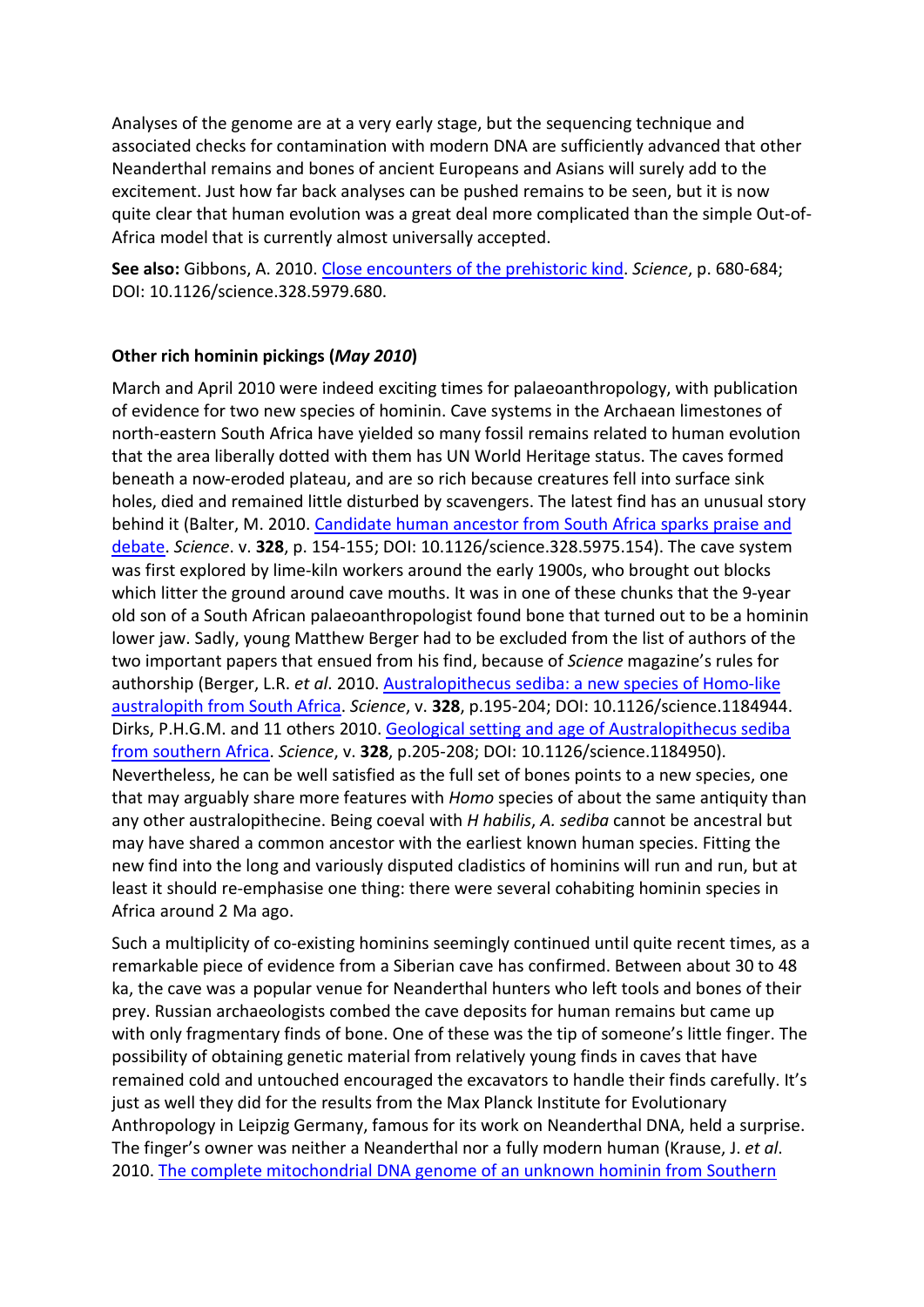Siberia. *Nature*, v. **464**, p. 894-897; DOI: 10.1038/nature08976). The evidence for this is overwhelming. Fully modern human mtDNA ranges from 0 to about 100 differences in nucleotide positions, the difference between human and Neanderthal mtDNA is just over 200, but the pinky bone revealed almost 400 differences from ourselves and almost as many from Neanderthals. Such differences suggest that ancestors of the unknown Siberian separated from the line of descent to Neanderthals and modern humans about a million years ago. Yet all three were in Asia a mere 40 ka ago. Add to that the diminutive *H. floresiensis* who survived to cohabit Flores with modern humans until about 9ka, and some evidence that *H. erectus* was also around in Java up to 25 ka, gives possibly 5 species of human in Asia who may have met and goodness knows what else.

**See also:** Dalton, R. 2010. [Fossil finger points to new human species.](https://www.nature.com/news/2010/100324/full/464472a.html) *Nature*, v. **464**, p. 472- 473; DOI: 10.1038/464472a.

# **A male relative of 'Lucy' (***July 2010***)**

Many people know of the amazing skeleton of a possible ancestor to humans discovered in NE Ethiopia by Donald Johanson in the late 1970s, and they know why it was dubbed 'Lucy'. That type specimen of a female Australopithecus afarensis still figures in the media, but little appears concerning males of the species. That is not surprising for they are represented by only fragmentary and ambiguous remains. So a report on a 40% complete fossil male A. afarensis that includes limb and pelvic bones, and those of the neck, shoulder and arm is sure to cause a stir (Haile-Selassie, W. and 8 others 2010. [An early](http://www.pnas.org/content/107/27/12121.full.pdf)  *Australopithecus afarensis* [postcranium from Woranso-Mille, Ethiopia.](http://www.pnas.org/content/107/27/12121.full.pdf) *Proceedings of the National Academy of Science USA*, v. **107**, p. 12121–12126. DOI: 10.1073/pnas.1004527107). For starters, he is much bigger than 'Lucy', standing between 1.5 and 1.7 m tall, and fragments of other individuals suggest that some males were larger still and within the modern human range. The conclusion must be that A. afarensis was sexually dimorphic: big males and diminutive females, which is the norm for chimps, orang utans and gorillas. Legs longer than arms suggest an upright walking posture, but the shoulder assembly is more gorilla-like than human. Yet ribs that indicate a barrel chest show a more human form than would other great apes. The authors suggest that the lack of consistent resemblance to any one of the living hominids may indicate that the last common ancestor that we share with the others may not have closely resembled any of the living forms. The big problem with the find is its antiquity: at 3.6 Ma it is older than 'Lucy'. Without teeth or at least part of a skull, assigning it to the same species carries no certainty.

# **Earlier colonisers of northern Europe (***September 2010***)**

The Pleistocene of East Anglia in England is a rich source of the high-latitude flora and fauna from early interglacials of the 1 Ma long series of 100 ka climate cycles. Eyed by archaeologists for decades as a potential source of human remains, a coastal site at Pakefield in Suffolk finally yielded stone tools in 2005 (see [Earliest tourism in northern](https://earthlog1.files.wordpress.com/2019/04/human-evolution-and-migrations-2006.pdf)  [Europe](https://earthlog1.files.wordpress.com/2019/04/human-evolution-and-migrations-2006.pdf) January 2006). The enclosing sediments, to widespread excitement, turned out to be around 700 ka old, establishing the earliest known human colonisation at that latitude (52ºN). At that time East Anglia was connected to Europe during both glacial and interglacial periods, and was crossed by a now-vanished river system draining the Midlands and Wales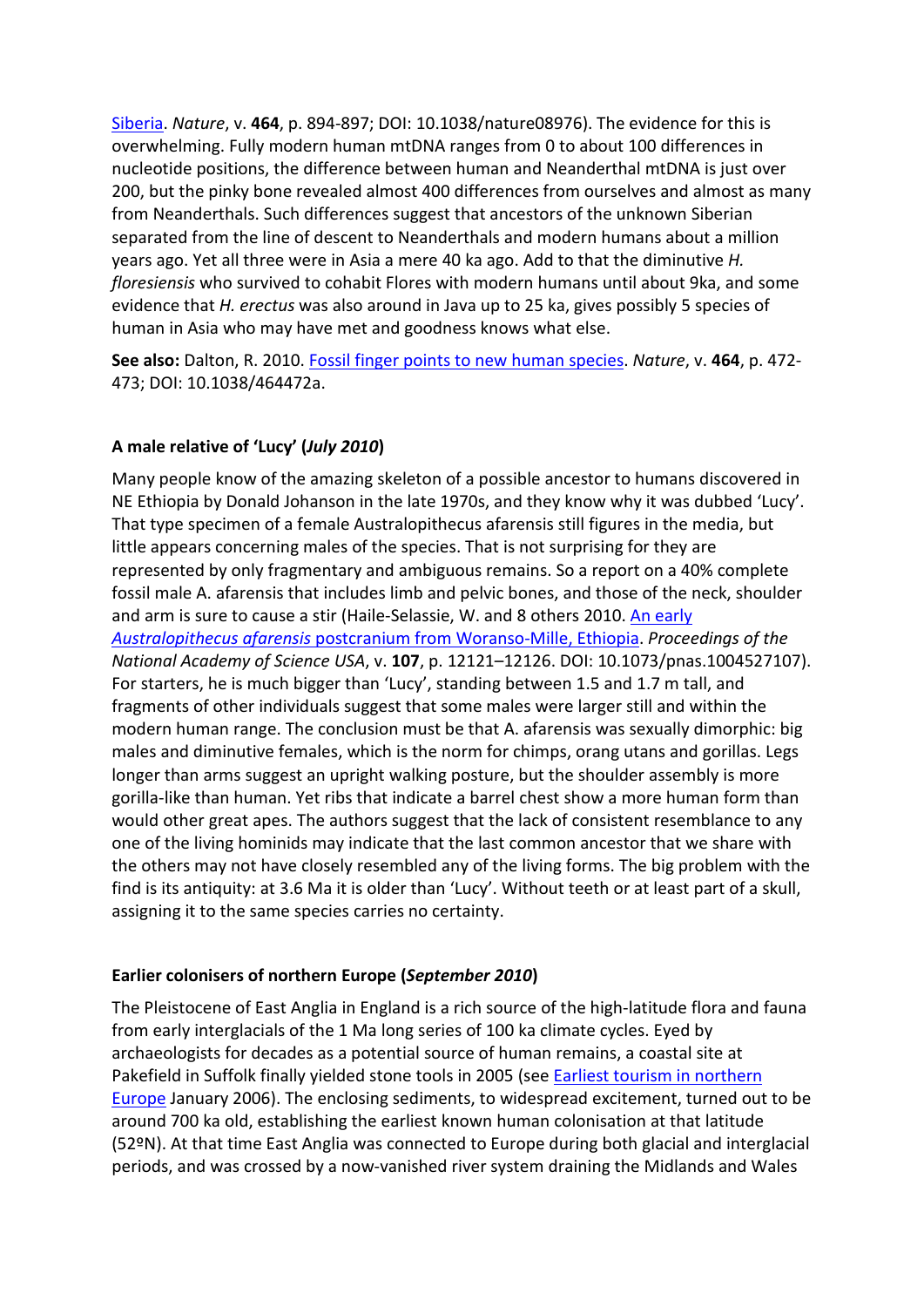into the proto-North Sea. Stone artefacts have now emerged from similar interglacial terrestrial sediments on the shore below the village of Happisburgh (pronounced 'Hazeburra') further north still, in Norfolk (Parfitt, S.A and 15 others 2010. [Early Pleistocene](http://www.lancaster.ac.uk/staff/maherb/papers/ParfittMaheretalNatureJuly201009117.pdf)  [human occupation at the edge of the boreal zone in northwest Europe.](http://www.lancaster.ac.uk/staff/maherb/papers/ParfittMaheretalNatureJuly201009117.pdf) *Nature*, v. **466**, p. 229-233; DOI: 0.1038/nature0911). Magnetostratigraphy pushes back the human influence here to more than 800 ka, maybe as far back as 950 ka. As yet no human remains have been turned up, and the site is below high-tide level and liable to be destroyed by winter storms so work proceeds as fast as possible. Yet cliff erosion will inevitably reveal new material each spring.



Happisburgh and O-isotope and palaeomagnetic records (Credit: Roberts 2010; Fig. 1)

Fauna and flora from Happisburgh indicate a slow flowing river flanked by coniferous forest with grassed clearings. Beetle fossils suggest summer temperatures slightly warmer than those in modern southern Britain, but with winters some 3ºC colder than now. The climate was analogous to that in southern Norway today, at the transition from temperate to boreal vegetation zones; certainly tough in winter for people without shelter. Yet the permanent connection with continental Europe would have permitted easy seasonal migration across great plains that extended to warmer southern climes. The tool-using people were not the earliest Europeans, for several archaeological sites in Spain, southern France and Italy extend back to 1.3 Ma. Who or rather what hominin species they were needs bones,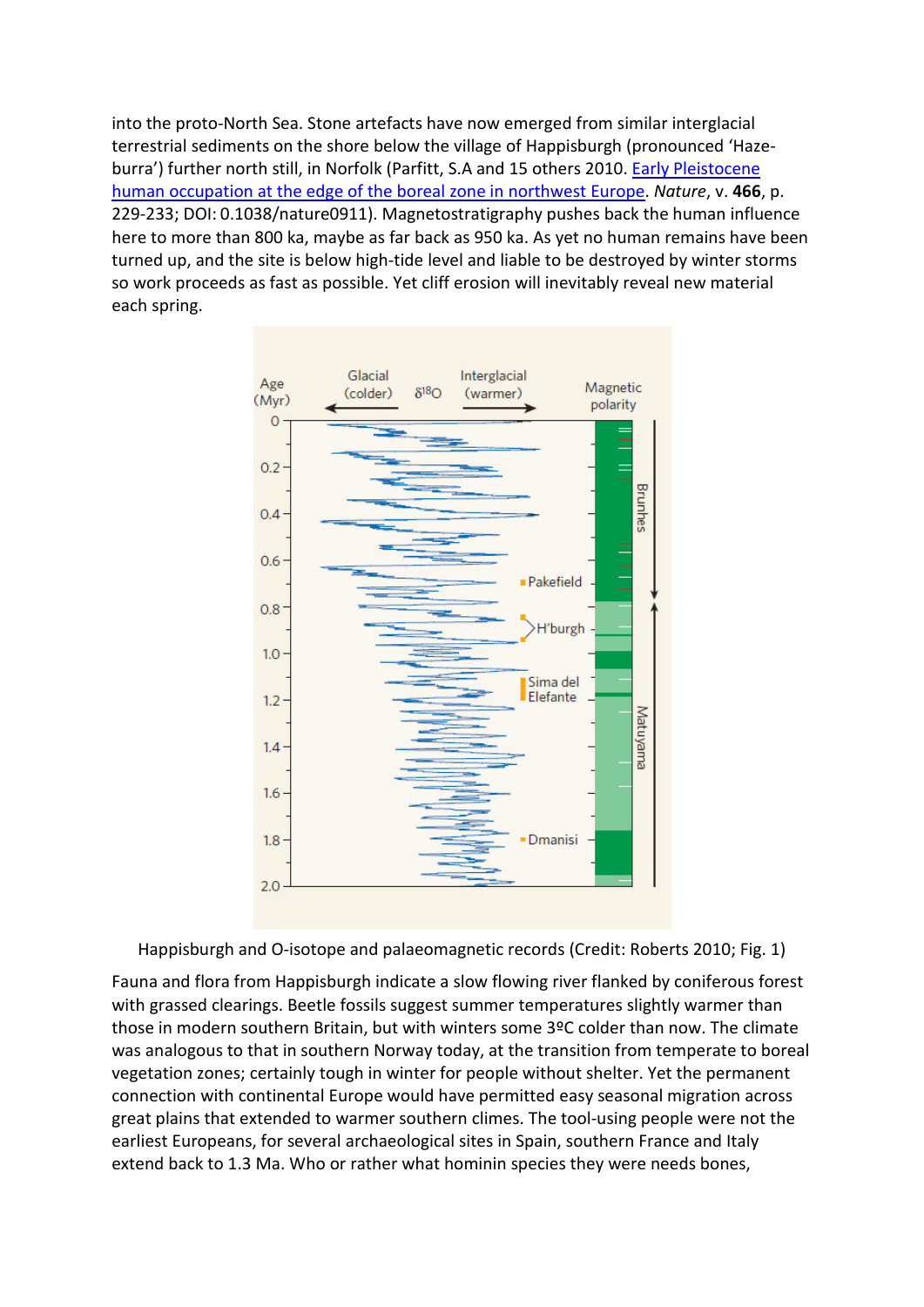preferably those of the head. The discovery that there were at least 4 hominin species cohabiting Eurasia during the last glacial epoch encourages caution in any speculation.

**See also:** Roberts, A.P. & Grűn, R. 2010. [Early human northerners.](https://www.researchgate.net/profile/Andrew_Roberts16/publication/45102310_Archaeology_Early_human_northerners/links/0a85e5374336784738000000/Archaeology-Early-human-northerners.pdf?origin=publication_detail) *Nature*, v. **466**, p. 189- 190; DOI: 10.1038/466189a.

#### **Survival by the seaside (***September 2010***)**

Increasingly, hominins have survived swings of climate by their wits and by chance. Neither underpin the instinct to migrate when times are hard, but where one ends up depended, until the Holocene, more on chance than design. Early migrations must have been more by diffusion than purposeful, especially in the vastness of the African continent. Yet groups of hominins found their way into Eurasia several times and thrived there. Far more of them would have met the coast far from a continental exit route, such as the Levant or the Straits of Bab el Mandab. However, in stressful glacial episodes reaching the coast was a key to survival as its food resources are almost limitless (see [Human migration and sea food](https://earthlog1.files.wordpress.com/2019/04/human-evolution-and-migrations-2000.pdf) May 2000). Our own species found refuge by the sea not long after we originated (Marean, C.W. 2010. [When the sea saved humanity.](https://www.scientificamerican.com/article/when-the-sea-saved-humanity-2012-12-07/) *Scientific American*, v. **303** (2), p. 40-47; DOI: 10.1038/scientificamerican0810-54). Around 195 ka climate began to cool and dry to reach a glacial maximum at roughly 123 ka. Curtis Marean (Arizona State University, USA) was one of the first scientists to look for signs of coastal refuges in Africa during the early 1990s, particularly at its southern tip. With co-workers he found several caves on the coast of South Africa that yielded the evidence on which he has based a review of littoral survival opportunities and the skills that we developed. This particular coastal stretch has a huge diversity of plant life, most unique to it, and many of which store carbohydrate in tubers, bulbs and corms. They are adapted to dry conditions and need only the simplest technology – digging sticks and fires for cooking – to exploit starchy, easily digested energy resources, along with the more obvious animal protein sources present on all shorelines. Marean's review puts in plain language all the discoveries made by his group over the last 20 years, including evidence of the use of fire treatment to improve flaked stone tools and the development of art based on iron-oxide pigments, plus his own take on their anthropological significance.

# **Another big surprise (***September 2010)*

The discovery from the Neanderthal genome that people outside Africa have such a muscular bloke in their distant ancestry (see *Yes, it seems that they did…* above) ought to be quite enough of a shock for one year, but hard on its heels comes another. Animal bones from Ethiopia in sediments dated at more than 3.4 Ma show clear signs of having flesh cut from them with a sharp blade (McPherron, S.P. *et al*. 2010. [Evidence for stone-tool assisted](https://www.researchgate.net/profile/Rene_Bobe/publication/283496176_Evidence_for_Stone-Tool-Assisted_Consumption_of_Animal_Tissues_before_339_million_years_ago_at_Dikika_Ethiopia/links/58543b4808ae8f695553d074/Evidence-for-Stone-Tool-Assisted-Consumption-)  [consumption of animal tissues before 3.39 million years ago at Dikika, Ethiopia.](https://www.researchgate.net/profile/Rene_Bobe/publication/283496176_Evidence_for_Stone-Tool-Assisted_Consumption_of_Animal_Tissues_before_339_million_years_ago_at_Dikika_Ethiopia/links/58543b4808ae8f695553d074/Evidence-for-Stone-Tool-Assisted-Consumption-) *Nature*, v. **466**, p. 857-860; DOI: 10.1038/nature09248). The oldest known stone tools date back only 2.4 Ma (none were found at Dikika), and those associated with a known hominin (*H. habilis*) to half a million years later than that. No species of the genus *Homo* is known to have been living 3.4 Ma ago, so a likely candidate for making and wielding stone tools then might be *Australopithecus afarensis*: Lucy's genus. In fact the infant *A. afarensis* named Selam (see